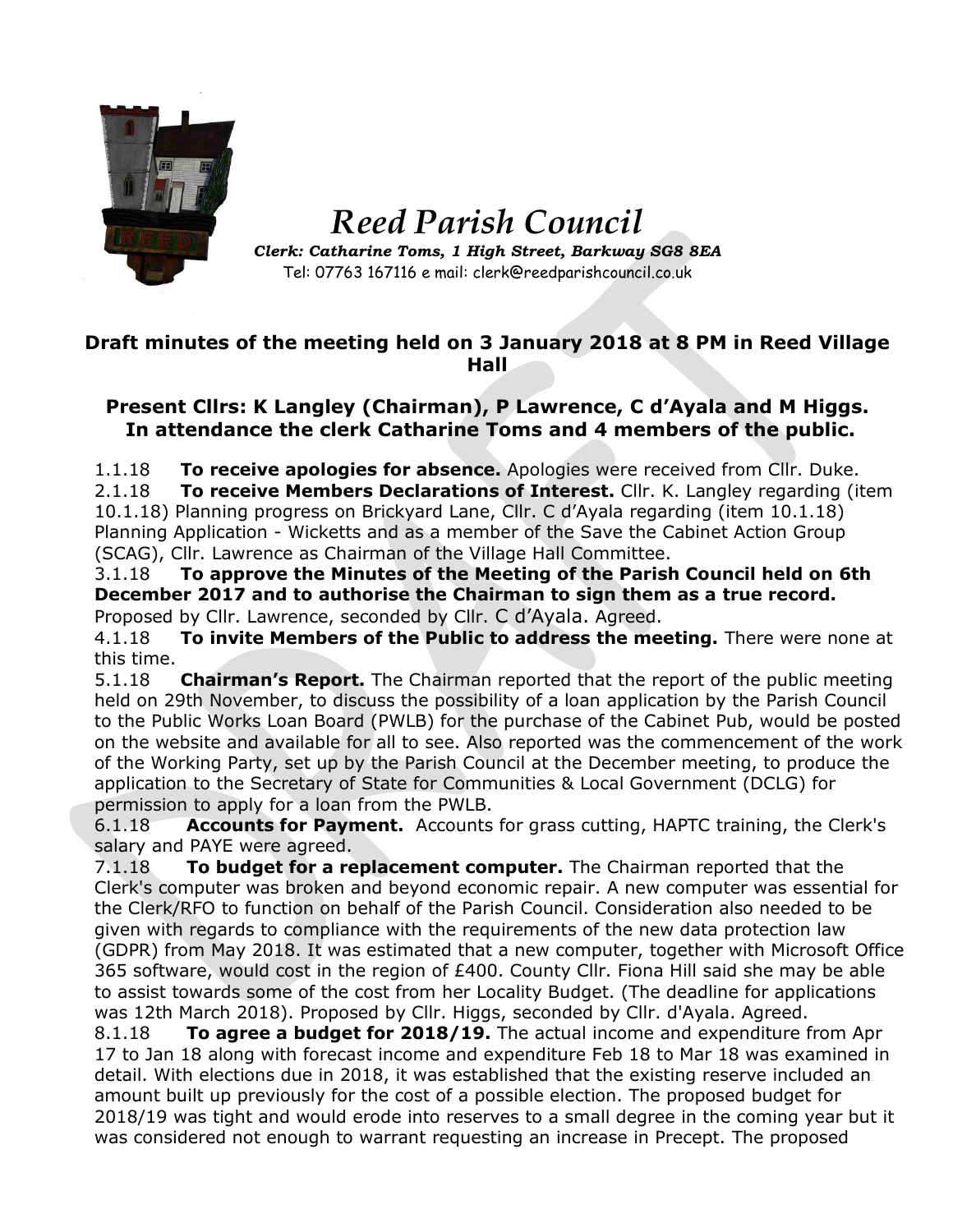application for permission to borrow from the PWLB would not have any impact on the budget or Precept application. It was proposed by Cllr. Higgs, seconded by Cllr. d'Ayala to agree the proposed budget and associated Precept application of £4,180.00. Agreed.

9.1.18 **To agree a new Bank Mandate.** This was necessary to remove David Smith as an authorised signatory and to add new clerk, Catharine Toms. Proposed by Cllr. Langley, seconded by Cllr. Lawrence. Agreed. The new mandate was signed by Cllrs. Langley and Lawrence.

## 10.1.18 **To discuss Planning Applications and Progress.**

- 1. **Thatchers.** The appeal against refusal of planning permission had been refused some weeks ago and it appeared that the building was still being used. A letter had been written in December to NHDC to express concern and to enquire as to their policy in a situation such as this, for enforcement where the appeal had been lost. However, as yet no reply had been received. Cllr. Morris asked for a copy of the letter sent to NHDC and agreed he would chase for a response. Standing Orders were suspended to allow Mike Howes to inform the Council that NHDC had to keep an Enforcement Register and that he would write to request sight of this. Standing Orders were resumed.
- 2. **Brickyard Lane.** Cllr. Langley declared an interest in this item. It was proposed and agreed that Cllr. Lawrence would take over as Chair for this item and that Standing Orders could be suspended to allow Cllr. Langley, as a resident of Brickyard Lane who was being impacted by health and safety issues with this development, to address the Council. He expressed concern about the installation, without prior notice, of two bulk LPG storage tanks close to the boundary of his and his neighbour's property in Brickyard Lane. The original plans had been submitted and passed without the need to inform of the intention to heat 12 houses from bulk gas tanks on site. He said that this showed a lack of transparency when trying to secure planning permission and he had since learnt that there was a lack of clarity about whether health and safety was independently monitored and assured. He requested two letters to be written. Firstly to the joint developers, Rand Bros. and Ford Homes expressing surprise and disappointment that neither the Council, nor the residents been informed prior to installation of the gas tanks. Also to support the residents request that a wall rather than a fence be built as a safer boundary. Secondly, to write to the Chair of Planning at NHDC and MP Sir Oliver Heald to register concern about the operation of the Planning and Building Control system that had allowed this situation to occur. It was learnt that Building Control Services on site were sub-contractors hired and paid by the developers. It was proposed that letters should be written. Proposed by Cllr. Lawrence, seconded by Cllr. D'Ayala. Agreed. Standing Orders were resumed. Cllr. Langley returned to Chair the meeting.
- 3. **Wicketts.** Cllr. d'Ayala declared an interest in this item and left the meeting. After discussing the application, it was proposed by Cllr. Lawrence, seconded by Cllr Higgs that there was no objection to this application. Agreed. Cllr. d'Ayala was invited back into the meeting.
- 4. **The Chapel.** After looking closely at the plans it was proposed by Cllr. Lawrence and seconded by Cllr. d'Ayala and agreed that the Council had no objection to the structure proposed and noted a sympathetic attempt to replicate the scale and appearance of the old chapel.